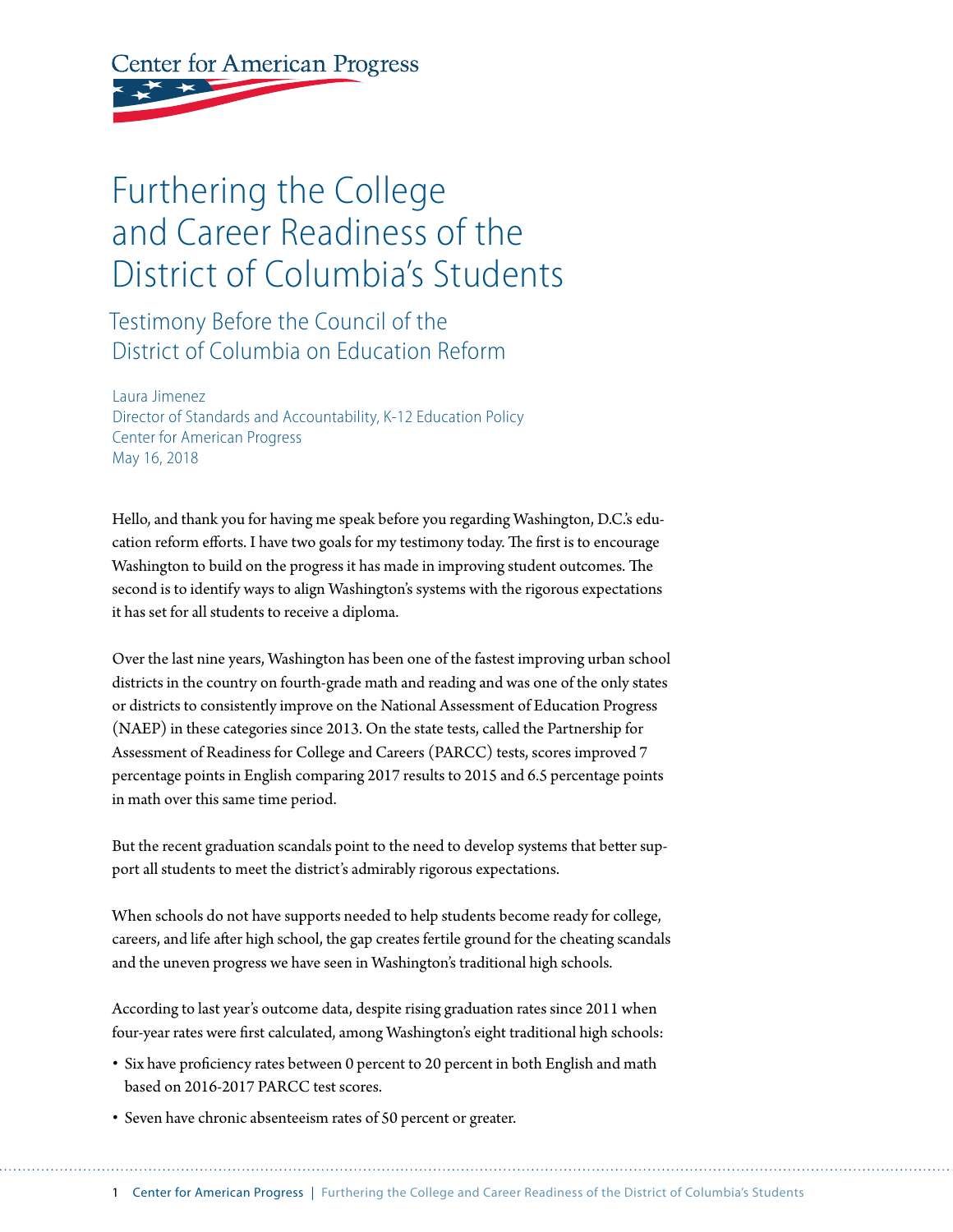• Almost all schools with these low proficiency rates also have high rates of chronic absenteeism.

Despite having relatively rigorous expectations for high school graduation, too few students meet them.

Washington's high school graduation requirements meet all but one marker of college readiness, but students don't possess sufficient basic academic skills to pursue the postsecondary pathway of their choice.

It is evident that Washington does not lack the courage to expect a lot of all students, but these data point to the need for systems and support for these expectations.

## Critical Washington, D.C., policies and systems over the last decade

Washington was one of the state educational agencies to set high academic expectations by adopting and implementing the Common Core State Standards and their aligned assessments and, most importantly, sticking with this choice.

This political courage could be one reason why, since implementing these standards, Washington has made some of the largest gains in reading and math scores compared to other states. States that changed either their standards or assessments saw rising and falling results, and in some rare cases, unusable results due to testing glitches rendering the scores invalid when they pulled out of the state testing consortia.

Rising scores on both PARCC and the NAEP tests validate that students are making real academic progress.

Then there are the strides made in aligning educator professional development with academic mastery of the Common Core State Standards to ensure rigorous instruction through Washington's Learning Together to Advance Our Practice (LEAP) program.

I observed LEAP in action and witnessed teachers digging into each standard to discuss how to scaffold instruction so that all students can access and eventually master the content. These are exactly the types of professional development teachers need to make the standards real in the classroom.

Washington has also invested significantly in schools serving low-income students. The district overhauled its educator salary schedule to reward effective teachers in high-need schools and increased pay dramatically for all teachers. Today, excellent teachers teaching in high-need schools can earn more than \$130,000—an amount that often exceeds the salaries offered by nonprofit and government jobs all over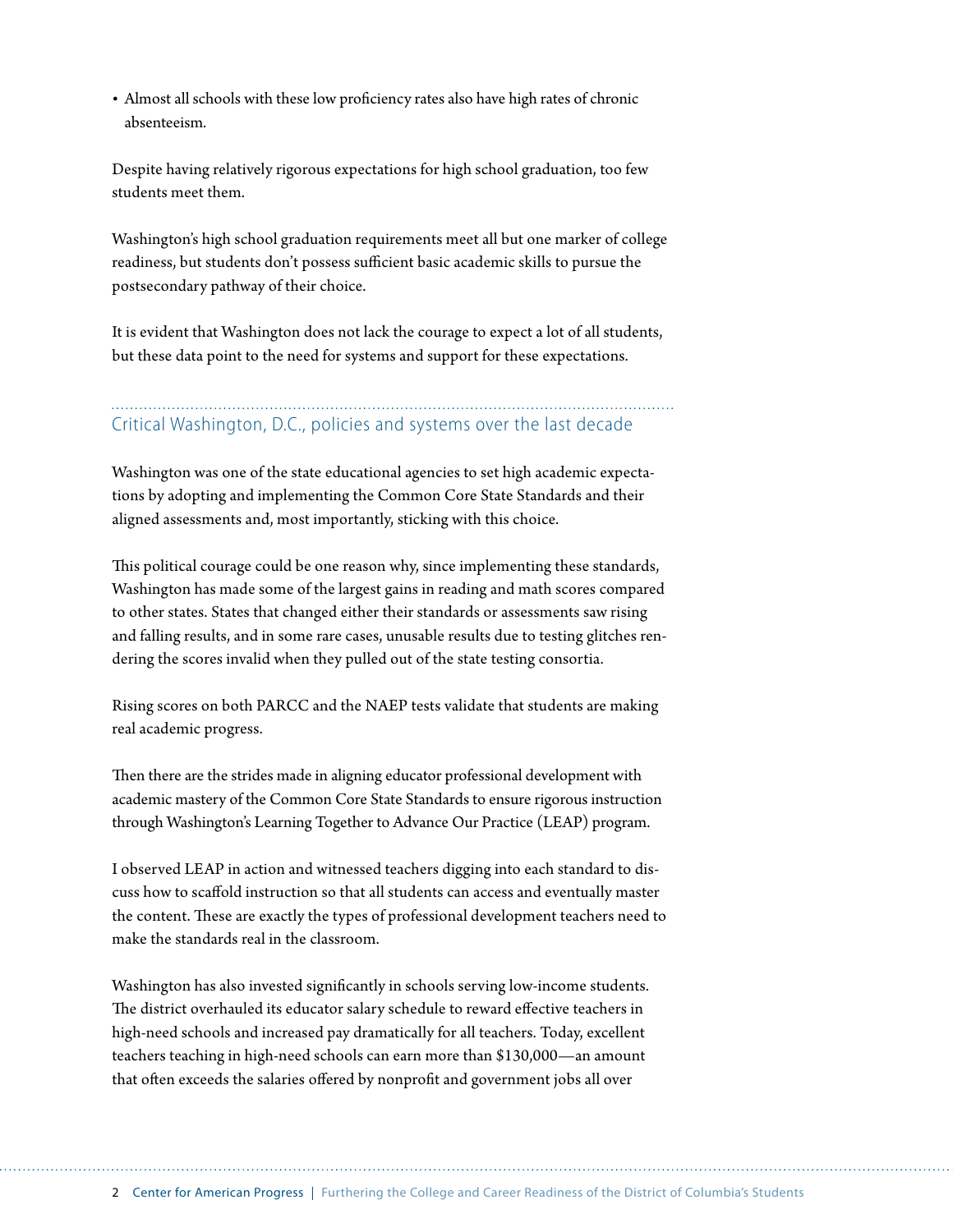Washington. By implementing generous financial incentives to teach in schools serving students from disadvantaged areas, the District of Columbia Public Schools (DCPS) bucked the national trend of paying teachers only 60 percent of what other college-educated professionals earn. This investment also eliminated pay as a reason that teachers leave the district.

While Washington has taken some courageous steps toward college and career readiness for all students, the following recommendations will identify ways that you can put systems and structures into place to better support this outcome.

## Recommendations

These recommendations are organized by long- and short-term steps:

• Require that courses needed for high school graduation with the 15-credit collegeready course work required by most public university systems. This course sequence is detailed in our recent report, "Are High School Diplomas Really a Ticket to College and Work?"1

This course sequence includes four years of English; three years of math, up to Algebra II; three years of social studies, including U.S. and world history; three years of lab science, including biology, chemistry, and physics; and two years of the same foreign language.

Washington only misses this course sequence by the foreign language requirement. Including this requirement would help ensure that students are eligible for the university of their choice.

- Conduct an audit of this course sequence to know which schools offer this entire course suite and which do not.
- To know how well students are progressing towards their diplomas, develop and maintain systems to monitor districts on appropriate methods to collect and analyze graduation requirement completion. These systems should help to ensure the integrity and accuracy of the data, as well as hold school administrators responsible for ensuring that attendance records are accurate.
- Implement an Early Warning Intervention and Monitoring System to identify students in ninth grade who are at risk for chronic absenteeism and connect them with a case manager to help connect them with supports—academic or otherwise—that will enable them to succeed.<sup>2</sup> Include in this system student course-taking and provide notice to students about completing the 15-credit course sequence on time. Monitor these students progress closely and involve their parents, guardians, siblings, and community resources to help get them back on track.
- Along with better data, increase transparency of how well schools are performing by providing the public clear information on school progress and ways to engage in a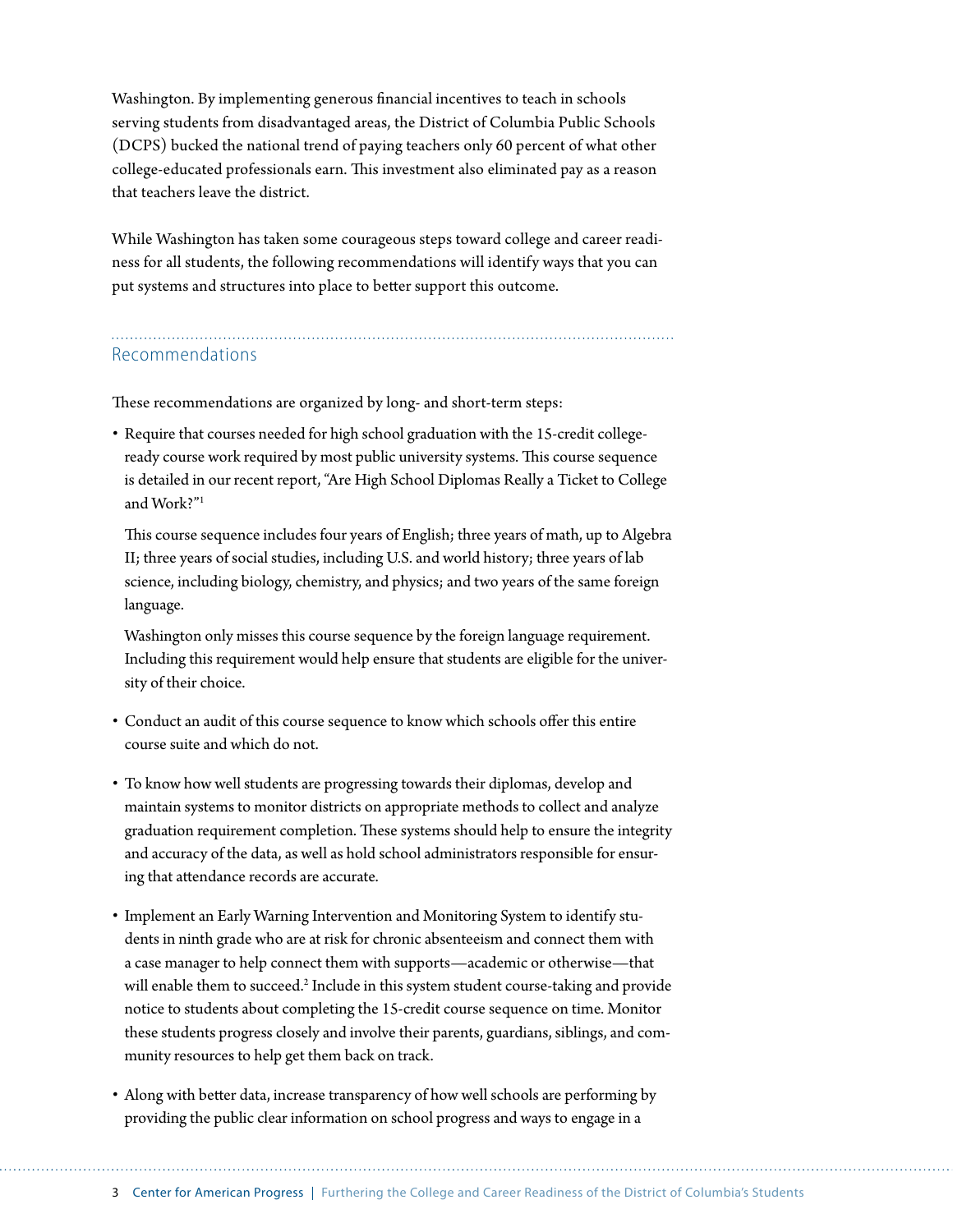conversation about student performance. The Data Quality Campaign offers resources to support better reporting.<sup>3</sup>

- Offer innovative career and technical education in every high school. Washington can expand offerings for the hospitality, science, technology, engineering, and mathematics fields by requiring completion of three courses in the same career and technical education field. Research shows that this level of study prepares students for advanced study and certification.<sup>4</sup>
- Invest in systems to provide wraparound supports to students becoming ready for college and careers. To further support students within the context of their school settings, consider whether evidence-based school-wide intervention systems are the right fit for Washington schools. These include:
	- $\circ$  Building Assets, Reducing Risks (BARR), which shows a statistically significant impact on 19 academic performance outcomes across students, teachers, and schools.<sup>5</sup> BARR creates a system for educators to discuss detailed student progress indicators and plan for intervening early. The program focuses on building and maintaining relationships with every student and using those relationships as the foundation to provide support.
	- $\circ$  Work with community partners who can provide mental health counselors, health clinics, connections with housing assistance, job training, among other supports. Scavo Alternative School in Iowa is putting some powerful, long-term, holistic strategies to keep kids in school and help them graduate. This might be an example to learn from.<sup>6</sup>

I'll finish by providing some recommendations to address some immediate needs:

- Regarding chronic absenteeism, conduct an analysis of attendance patterns across all grades, including pre-K, and disaggregate the data for all subgroups. Key research questions you may want to ask include:
	- $\circ$  What are chronic absenteeism rates by grade and student demographics?
	- { Which grade's attendance rates are strongest predictors of course failure and dropout?
	- $\circ$  What is the pattern of chronic absenteeism across grades, for example, in elementary, middle, and high school?
	- { Are attendance patterns due to student-, school-, family-, or community-specific factors?
- To address these absences, you can invest in low-cost interventions, supported by the research as effective in addressing attendance issues:
	- $\circ$  Texts to parents improved attendance by 17 percent.<sup>7</sup>
	- $\circ$  Just one postcard home to parents reduced absences by 10 percent.<sup>8</sup>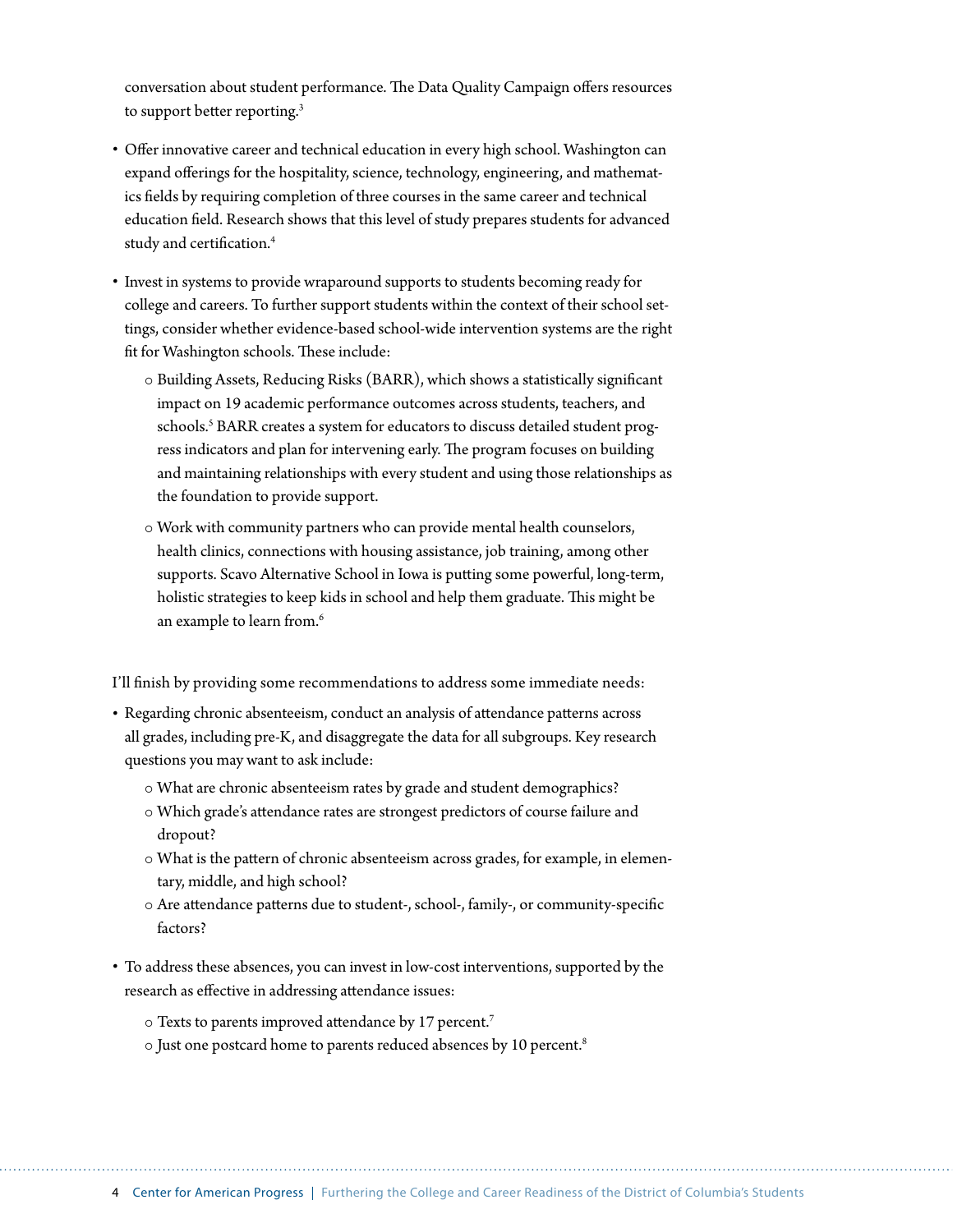In conclusion, there is a path forward for the Washington school system. Meeting the goal of college and career readiness is laudable and worthwhile, and its achievement will demand coordination of the entire education system. To be achieved, Washington can put into place short-term systems to help address immediate needs, such as those that address chronic absenteeism. In addition, Washington can configure its system toward college and career readiness through strengthened high school graduation requirements and then putting into place the supports to help students meet those more rigorous requirements.

The challenge ahead of Washington is balancing the very real tension of demanding more of students and supporting them to get there. My organization and I are here to provide you with the research and practices that are shown to be effective. Please let me know how we can be of further assistance to you.

Thank you.